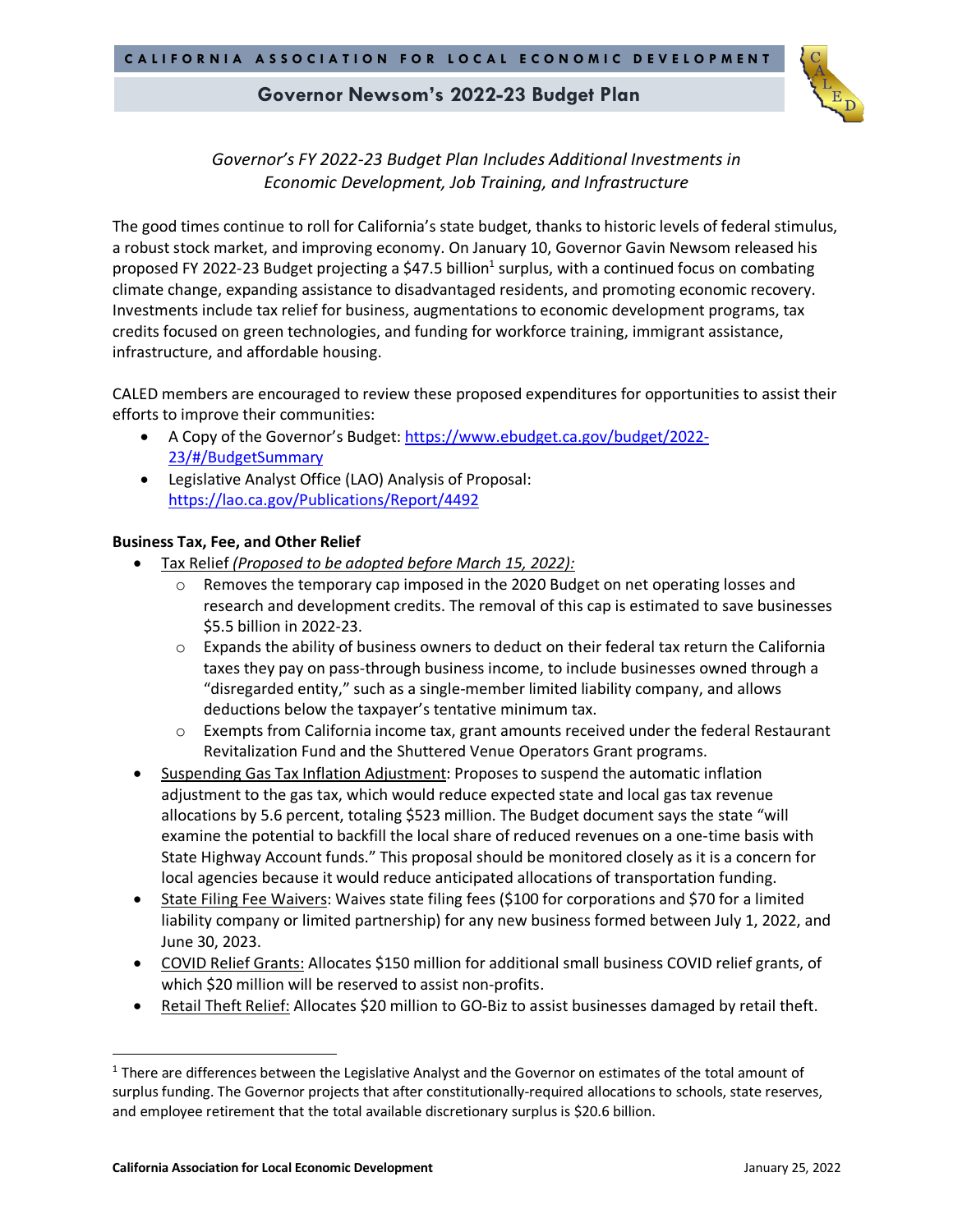

### **Job Creation**

- Increased TAEP Funding: Increases state funding by \$6 million for the Technical Assistance Expansion Program (TAEP) to total \$23 million annually. In 2021, this program expanded eligible providers and received an annual commitment of \$17 million over five years, with an emphasis on delivering assistance to historically underserved business groups, including women, minority, and veteran-owned businesses and businesses in low-wealth, rural, and disaster-impacted communities.
- SSBCI Allocations: Allocates \$1 billion from the federal State Small Business Credit Initiative (SSBCI) split evenly between the California Infrastructure and Economic Development Bank (I-Bank) and the Treasurer's Office. Detailed information on the state's expenditure plans will be available by February 11, 2022.
- I-Bank Venture Capital: Allocates an additional \$200 million in SSBCI funding to establish a Venture Capital program at the I-Bank focused on underrepresented venture capital managers, entrepreneurs, and business owners located in socio-economically disadvantaged areas and focused on addressing climate equity and climate justice.
- Small Business Development Centers: Proposes \$3 million in annual funding for Small Business Development Centers (SBDCs) beginning in FY 2023-24 for the continuation of the Capital Infusion program which assists small businesses to access capital.
- I-Hub Relaunch and Expansion: Allocates \$2.5 million to relaunch the California Innovation Hub program as the "Accelerate California: Inclusive Innovation Hubs program." This new program will focus on diversity, equity, and inclusion in the state's technology and science-based startup community. Allocates an additional \$20 million over four years to expand the number of iHubs from 10 to 13 in regions throughout the state and provide five \$100,000 grants per iHub to encourage new science and technology-based businesses business in traditionally underserved areas.
- Border Region Exports and Trade: Provides \$2 million to GO-Biz for expansion of the export training network, overseen by the International Affairs and Trade Unit within GO-Biz, which develops programs and curriculum aimed at underserved business owners, including immigrant entrepreneurs and small business operators. Funding will be targeted regionally, including in the border region. An additional \$150,000 annually is provided to implement four to five virtual or hybrid trade missions in the California-Mexico border region to advance the border region's strategic industries, enabling cross-border economic growth and development.
- Development of Lithium Industry: Proposes to support the development of California's lithium industry to assist with advanced battery development technology, with associated benefits of high-paying jobs and assistance for surrounding communities. The Administration is also exploring potential collaboration with the US Department of Energy Loan program to support projects and technologies that mitigate climate change in disadvantaged communities.
- Development of Wood Products Industry: Allocates \$44 million to expand the wood product supply chain and workforce preparedness in the wildfire resilience sector using the product of forest thinning and removing dead trees.

#### **Business Tax Credits**

• New Innovation Headquarters Credit: Offers \$250 million (\$750 million total) in tax credits over three years – provided in addition to the state's Research and Development Credit – for California headquartered companies investing in activities and technologies that mitigate climate change. This program will be administered by the Franchise Tax Board.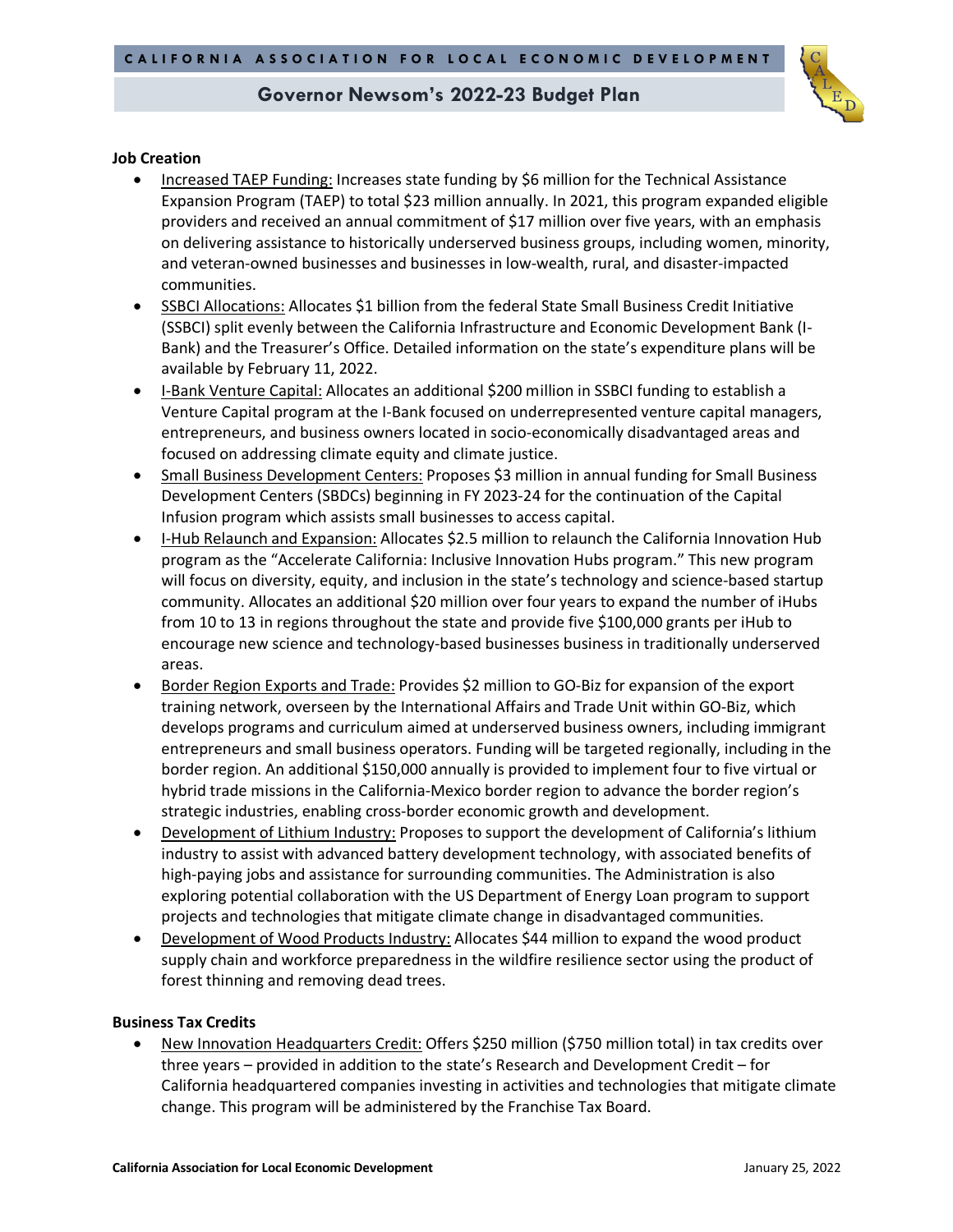• Pre-Development of Green Energy Technologies: Offers \$100 million (\$300 million total) over three years for pre-development costs of new technologies such as: electric vehicle manufacturing and infrastructure, geothermal, lithium extraction, battery manufacturing, longduration storage, methane emissions, hydrogen technologies, and methods to reduce the use of natural gas. The credit will be awarded by a newly created clean energy board at the Governor's Office of Business and Economic Development (GO-Biz). This tax credit will be structured so that if the business becomes profitable, the state will benefit from a share of the profit.

### **Oil Industry Transition**

- Well Capping: Allocates \$215 million over two years to support an oil and gas well capping initiative to improve the safety of communities while providing high-quality jobs. Of this amount, \$15 million will be used to train displaced oil and gas workers in remediating legacy oil infrastructure.
- Assisting Displaced Workers: Allocates \$50 million to establish a fund for displaced oil and gas workers as the state continues to phase-out oil production.

### **CERF and Local Government Assistance**

- \$450 Million for Local Government "Stabilization": The Governor's budget document states that this proposal "complements" last year's \$600 million allocation to the Community Economic Resilience Fund (CERF) for regional strategies that support economic and workforce transitions caused by climate change and other factors, with a proposed \$450 million over three years starting in 2023-24 "to stabilize local governments as local economies adjust." Some confusion exists, however, on the details of this proposal. One Administration official described this program as providing financial assistance to the nine counties listed as high-poverty counties under the GO-Biz California Competes program. If so, then it is unclear what the link is to the CERF program, which has divided the state into 13 regions (not nine), and whether affected cities would also benefit. The trailer bill language is under development.
- The Budget Proposal also seems to contemplate changing CERF program funding from the Coronavirus State Fiscal Recovery Funds to be funded through "either the General Fund or other state funds."

### **Workforce Development**

- High School, College to Career: Allocates \$1.5 billion to support the development of college and career pathways for students focused on education, health care, technology, and climate-related fields. These funds would be available over four years to support local partnerships involving schools, colleges, universities, employers, and community organizations.
- Care Economy Workforce: Allocates \$1.7 billion over three years in care economy workforce development to create more innovative and accessible opportunities to recruit, train, and hire an ethnically and culturally inclusive health and human services workforce, with improved diversity and higher wages.
- Teacher Training: Waives certain teacher examination fees and encourages the development of new teacher preparation programs to address the shortage of qualified teachers.
- Retaining Community College Students: Allocates \$150 million for outreach efforts to increase community college enrollment and retention rates, including contacting former students who withdrew during the pandemic.

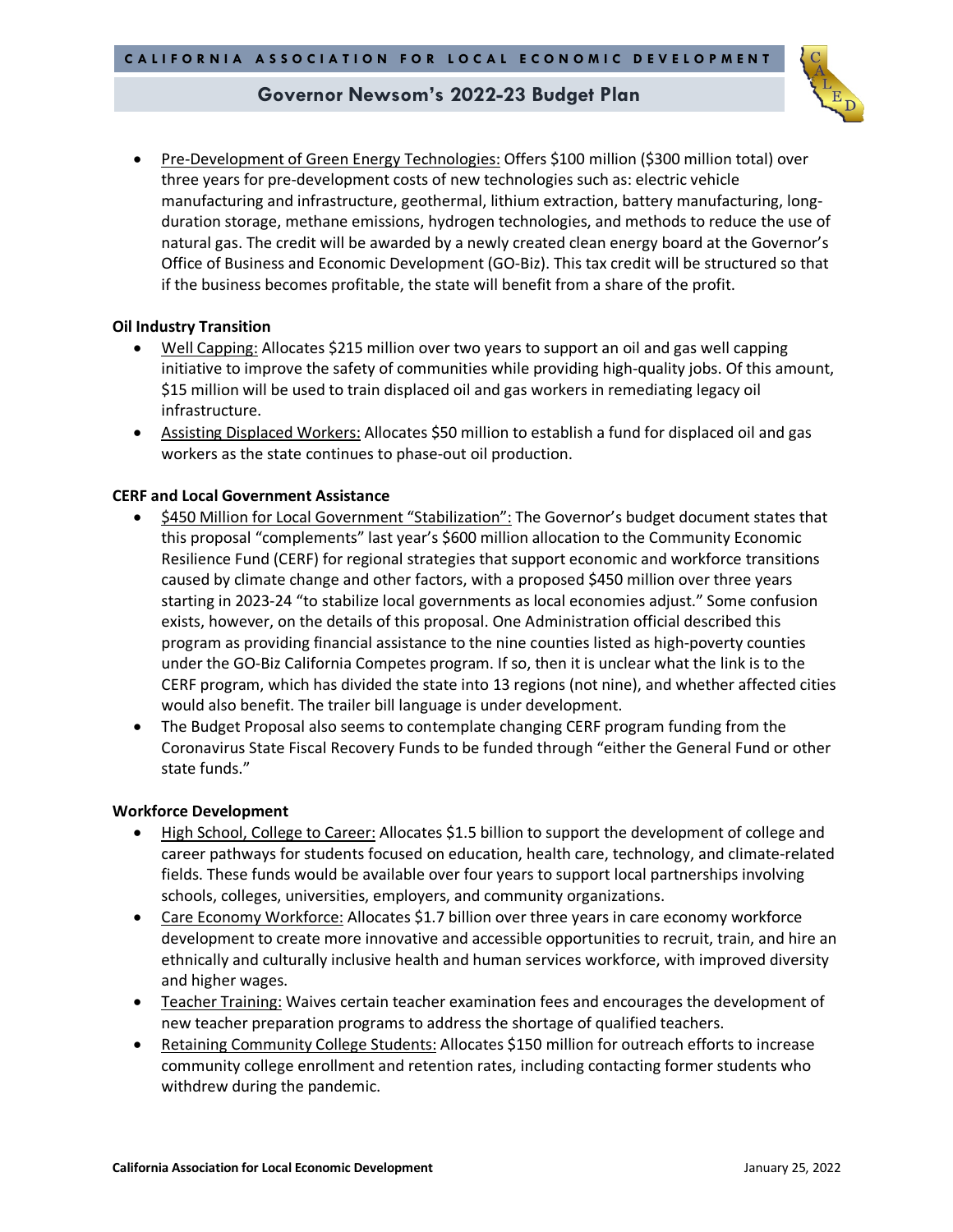- 
- UC Regional Workforce Hubs: Allocates \$35 million to the University of California for regional workforce development and training hubs focused on climate change. Another \$50 million is designated for UC regional incubators.
- CC Forestry Training: Allocates \$30 million to community colleges to train, develop, and certify forestry professionals.
- Low Carbon: Allocates \$60 million over three years to the Workforce Development Board to support the Low Carbon Economy Workforce grant program.
- Goods Movement: Allocates \$110 million General Fund over three years for a Goods Movement Training Center in Southern California.
- Local Libraries: Allocates \$8.8 million to support two additional years of free online job training and educational upskilling programs available through local public libraries.
- Initiatives for UC/CSU/CC Systems: The Administration continues its efforts to improve coordination of its public university and community college systems and pursue aggressive initiatives associated with improving affordability, streamlining paths to degrees and certificates, and aligning coursework with critical workforce needs. An overarching goal is to have 70 percent of working-aged Californians to achieve a postsecondary degree or certificate by 2030.

### **Immigrant Assistance**

- Immigrant Health Care Expansion: Expands Medi-Cal eligibility regardless of immigration status. Recent policy changes provide coverage to youths up to age 26, and seniors over age 50. The 2022 Budget expands this program to cover all immigrant adults (26-49) who meet Medi-Cal income thresholds, at a total projected cost of \$2.7 billion annually.
- Immigrant Integration: Provides \$11.6 million, and \$500,000 ongoing, to GO-Biz to support statewide coordination for immigrant integration and propel innovation including through enhanced services for immigrant communities at the state and local level, and support for economic development activities, including at the California-Mexico border. These proposals include competitive grants to local governments, additional resources and translations for business development, professional licenses, and online services.
- Immigrant Business Development Resources: Allocates \$600,000 in 2022-23, and \$200,000 annually thereafter, to expand the number and availability of Business Quick Start Guides, develop navigational guides regarding the professional licensing process for immigrants, and provide additional translations for these resources and online services.
- Migration Assistance: Allocates \$74 million to the California Department of Public Health to support continued COVID-19 Pandemic response and humanitarian efforts, including temporary shelter, testing, vaccines, and support services for newly arrived migrants.
- Language and Literacy: Allocates \$30 million to the Employment Development Department's Workforce Services Branch to expand the English Language Learner pilots in the Integrated Education and Training programs. Allocates \$20 million to the Employment Training Panel to expand workplace literacy training in contextualized English, digital skills, and technical skills training for incumbent workers.
- College Immigrant Youth: Allocates \$10 million to expand learn-and-earn community change career pathways for community college students, including immigrant youth.
- Trust-Building Grants for Local Government: Allocates \$8.7 million one-time for competitive grants to local governments to build trust with immigrant residents and help immigrant populations navigate state and local services. This funding would help cities and counties seed and deploy best practices in immigrant support services with state-provided technical assistance.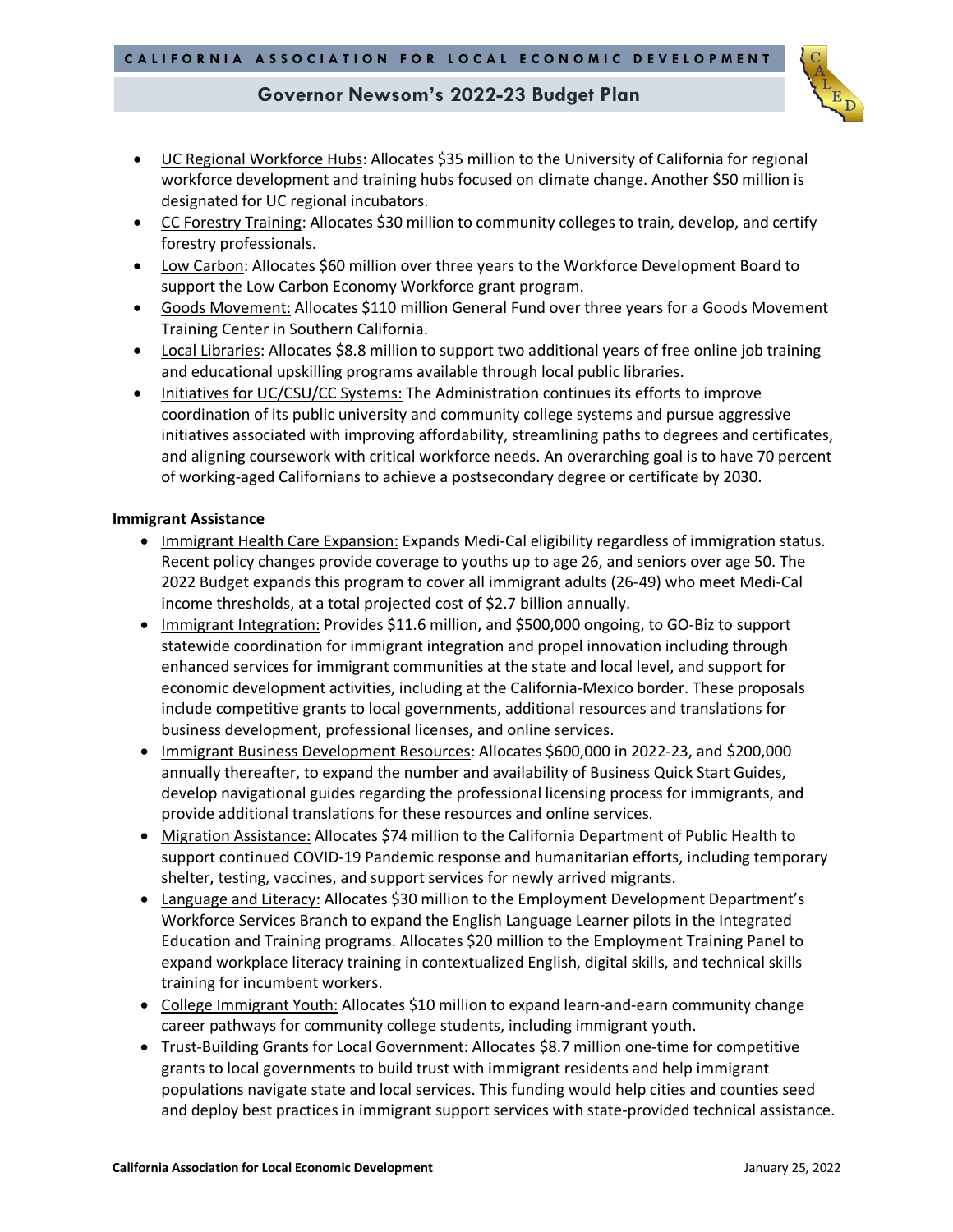### **New Clean Energy Package**

Allocates \$2 billion over two years for a Clean Energy Investment Plan to spur innovation and deployment of clean energy technologies in the energy system. **(See graph below)**

| <b>Department</b>                | Program                                                                                                                              | <b>Fiscal Year</b><br>2022-23 | <b>Fiscal Year</b><br>2023-24 | <b>Two-Year</b><br><b>Total</b> |
|----------------------------------|--------------------------------------------------------------------------------------------------------------------------------------|-------------------------------|-------------------------------|---------------------------------|
| California Energy<br>Commission  | Incentives for Long Duration<br><b>Storage Projects</b>                                                                              | \$140                         | \$240                         | \$380                           |
|                                  | Green Hydrogen Grants for<br>Green Electrolytic Hydrogen                                                                             | \$100                         |                               | \$100                           |
|                                  | <b>Industrial Decarbonization</b>                                                                                                    | \$110                         | \$100                         | \$210                           |
|                                  | <b>Food Production Investment</b><br>Program                                                                                         | \$85                          |                               | \$85                            |
|                                  | <b>Equitable Building</b><br>Decarbonization                                                                                         | \$322.6                       | \$599.8                       | \$922.4                         |
|                                  | Offshore Wind Infrastructure                                                                                                         | \$45                          |                               | \$45                            |
|                                  | <b>Energy Modeling to Support</b><br><b>California's Energy Transition</b>                                                           | \$7                           |                               | \$7                             |
| Air Resources Board              | <b>Equitable Building</b><br>Decarbonization - Accelerating<br>Adoption of Ultra-Low Global<br><b>Warming Potential Refrigerants</b> | \$20                          | \$20                          | \$40                            |
| Department of Water<br>Resources | Oroville Pump Storage                                                                                                                | \$100                         | \$140                         | \$240                           |
| Various                          | Resources to Support Offshore<br>Wind Generation and Energy<br>Reliability                                                           | \$8.2                         | \$1.5                         | \$9.7                           |
| <b>Total</b>                     |                                                                                                                                      | \$937.8                       | \$1,101.3                     | \$2,039.1                       |

## **Energy Package**

### **Transportation**

• Federal Transportation Funds: The state projects California will receive approximately \$14 billion of from the federal Infrastructure Investment and Jobs Act (IIJA) over the next five years, with potentially billions more in additional formula funding and competitive grant opportunities. State Transportation Programs: Over the next five years, the state projects over \$20 billion worth of planned state highway repair and rehabilitation projects in the State Highway Operations and Protection Program (SHOPP), and \$3 billion in State Transportation and Improvement Program (STIP).

State Budget Transportation Allocations:

- o \$4.2 billion, in addition to amounts allocated under Cap and Trade, for High-Speed Rail.
- o \$2 billion for statewide transit and rail projects.
- o \$1.25 billion for Southern California local and regional projects focusing on mobility and greenhouse gas reduction.

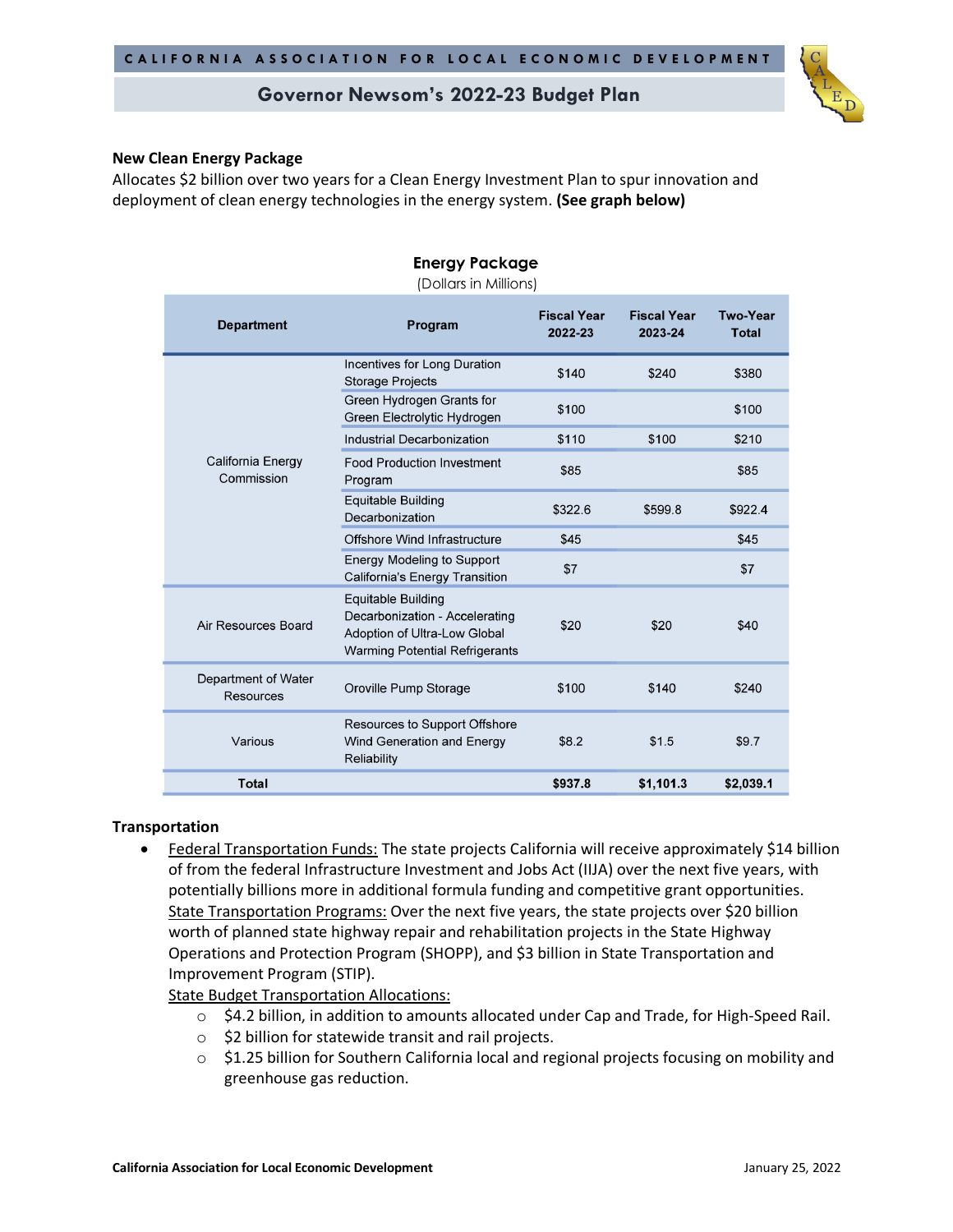

- $\circ$  \$500 million for Active Transportation program projects, which encourage increased use of active modes of transportation such as walking and biking.
- $\circ$  \$500 million to support critical grade separation improvements throughout the state.
- $\circ$  \$400 million for state and local climate adaptation projects that support climate resiliency and reduce risks from climate impacts.
- o \$150 million to establish the Reconnecting Communities: Highways to Boulevards Pilot program, which will improve equity and remove transportation barriers by investing in the conversion of key underused highways into multi-modal corridors that serve existing residents by developing affordable housing and complete streets features in disadvantaged communities.
- $\circ$  \$100 million for bicycle and pedestrian safety projects, allocated through the Highway Safety Improvement program, to reduce severe injuries and fatalities of vulnerable road users.

#### **New ZEV Investments of \$6 Billion**

• The budget proposes a \$6 billion expansion in zero emission vehicles (ZEV) investments.

| Investment<br>Category | Program                                                                           | <b>2021 ZEV</b><br><b>Package</b><br><b>Multi-Year</b><br>Investment | <b>2022 ZEV</b><br><b>Package</b><br><b>Multi-Year</b><br>Investment | <b>ZEV Package</b><br><b>Totals</b> |
|------------------------|-----------------------------------------------------------------------------------|----------------------------------------------------------------------|----------------------------------------------------------------------|-------------------------------------|
| Passenger<br>Vehicles  | Clean Vehicle Rebate Project                                                      | \$525                                                                | \$0                                                                  | \$525                               |
|                        | Clean Cars 4 All & Other Equity Projects                                          | \$400                                                                | \$256                                                                | \$656                               |
|                        | <b>ZEV Fueling Infrastructure Grants</b>                                          | \$300                                                                | \$600                                                                | \$900                               |
|                        | Equitable At-home Charging                                                        | \$0                                                                  | \$300                                                                | \$300                               |
| Big ZEVs               | Drayage Trucks & Infrastructure                                                   | \$470                                                                | \$475                                                                | \$945                               |
|                        | Drayage Trucks & Infrastructure Pilot Project                                     | \$65                                                                 | \$0                                                                  | \$65                                |
|                        | Transit Buses & Infrastructure                                                    | \$290                                                                | \$460                                                                | \$750                               |
|                        | School Buses & Infrastructure                                                     | \$450                                                                | \$1,500                                                              | \$1,950                             |
|                        | Clean Trucks, Buses and Off-Road Equipment                                        | \$700                                                                | \$1,100                                                              | \$1,800                             |
|                        | Ports                                                                             | \$0                                                                  | \$400                                                                | \$400                               |
|                        | Near-Zero Heavy Duty Trucks                                                       | \$45                                                                 | \$0                                                                  | \$45                                |
| Other                  | <b>ZEV Consumer Awareness</b>                                                     | \$5                                                                  | \$0                                                                  | \$5                                 |
|                        | <b>ZEV Manufacturing Grants</b>                                                   | \$250                                                                | \$0                                                                  | \$250                               |
|                        | Community-Based Plans, Projects and Support /<br>Sustainable Community Strategies | \$0                                                                  | \$419                                                                | \$419                               |
|                        | <b>Emerging Opportunities</b>                                                     | \$0                                                                  | \$200                                                                | \$200                               |
|                        | Transportation Package ZEV                                                        | \$407                                                                | \$383                                                                | \$790                               |
|                        | <b>Totals</b>                                                                     | \$3,907                                                              | \$6,093                                                              | \$10,000                            |

### **Zero-Emission Vehicle Investments**

(Dollars in Millions)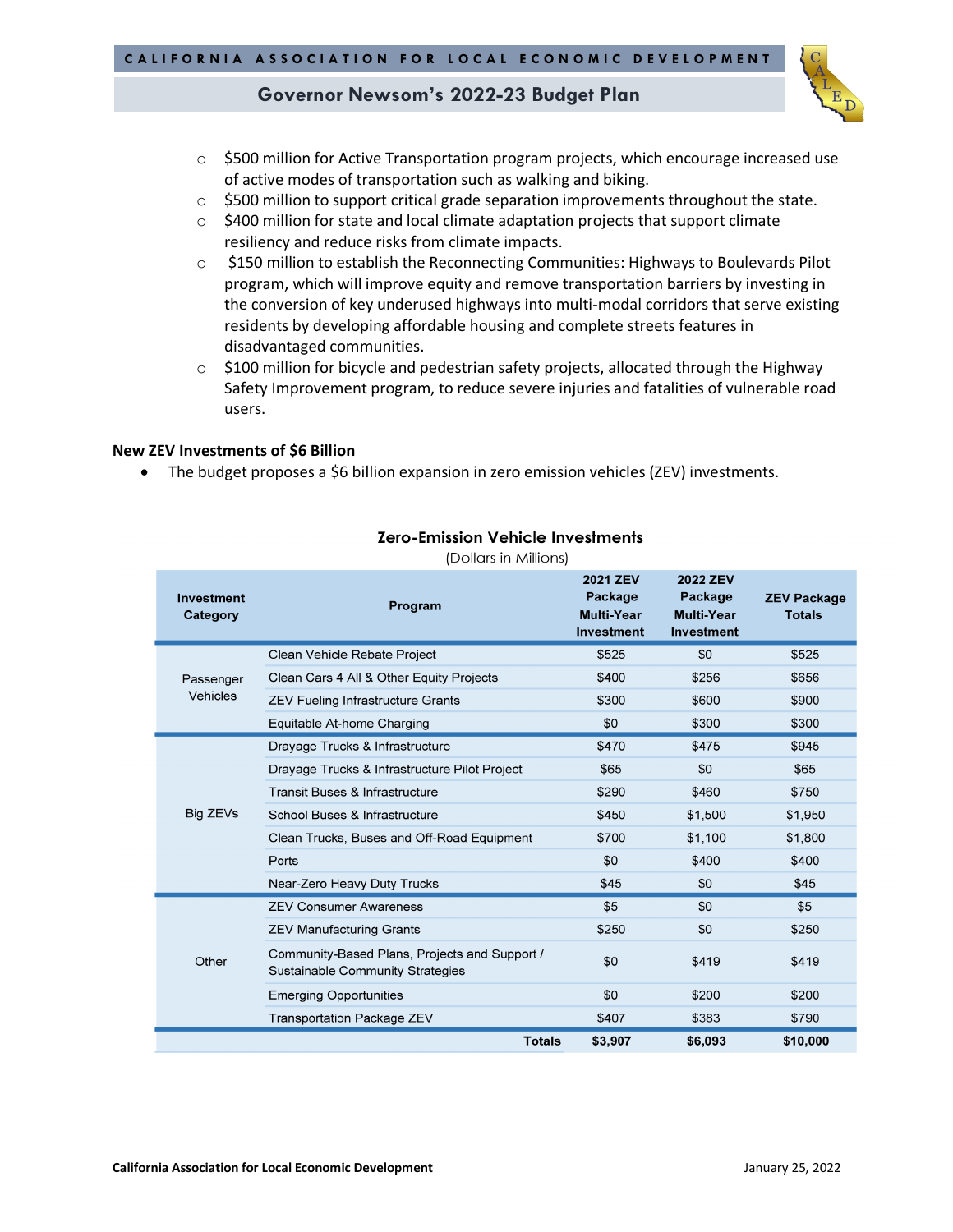

### **General Infrastructure**

- Broadband: Continues the roll-out of the \$6 billion broadband infrastructure plan approved in the 2021-22 budget. The California Public Utilities Commission anticipates making last-mile project grants available in 2022.
- Forest Health/Fire Safety: Allocates \$1.2 billion over two years for forest health and fire prevention efforts.
- Drought: Provides \$750 million to support drought resilience and response, including water conservation, groundwater recharge, and assistance for small farmers.
- Ports/Goods Movement: \$2 billion is allocated for various port and goods movement investments, including: \$1.2 billion allocated for port-related high-priority projects that increase goods movement capacity on rail and roadways; \$875 million for zero-emission equipment; \$40 million to expedite issuance of commercial driver's licenses, and \$30 million to GO-Biz to fund operational improvements to ports.

### **Housing, Infill, & Brownfields**

- \$750 million for student housing.
- \$500 million over two years for the Infill Infrastructure Grant program, which prioritizes prime infill parcels in downtown-oriented areas and brownfields.
- \$500 million in affordable housing tax credits.
- \$464 million in 2022-23, and \$225 million in 2023-24, for the Affordable Housing and Sustainable Communities program to support land-use, housing, transportation, and land preservation projects for infill and compact development that reduce greenhouse gas emissions.
- \$200 million over two years for mixed income housing up to 120 percent of median income via the California Housing Finance Agency.
- \$200 million over two years for preserving existing affordable housing units in downtown areas.
- \$100 million over two years to expand affordable housing development and "adaptive reuse" (*conversion of commercial buildings to housing*) opportunities on state excess land sites.
- \$100 million over two years for adaptive reuse incentive grants*,* with a priority on projects located in downtown-oriented areas.

### **Homeless Assistance:**

- \$1.5 billion General Fund over two years in dedicated resources to address immediate housing and treatment needs. Funding can be used to purchase and install tiny homes and to provide time-limited operational supports in these homes or in other bridge housing settings including existing assisted-living settings.
- \$500 million to deploy a substantially expanded program for jurisdictions to invest in rehousing strategies for people experiencing homelessness in encampments.
- \$10.6 million annually for three years to continue the Returning Home Well program, which provides transitional housing services to formerly incarcerated individuals who would otherwise be at risk of being unhoused upon release.

### **Community Grants**

• \$30 million over three years, to support arts projects. Funding will also expand the cultural districts program to support traditionally underserved communities that reflect the geographic and racial diversity of the state.